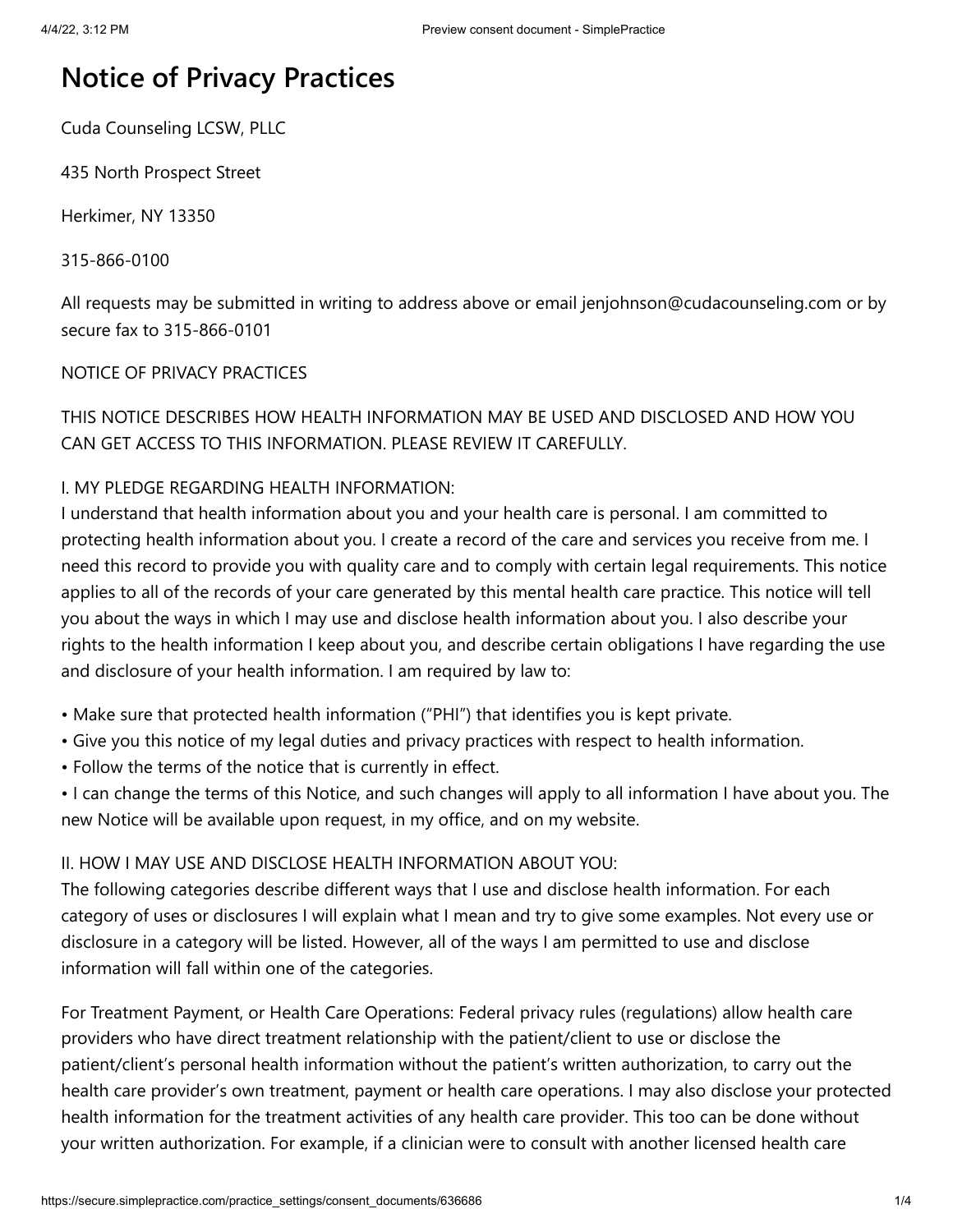#### 4/4/22, 3:12 PM Preview consent document - SimplePractice

provider about your condition, we would be permitted to use and disclose your person health information, which is otherwise confidential, in order to assist the clinician in diagnosis and treatment of your mental health condition.

Disclosures for treatment purposes are not limited to the minimum necessary standard. Because therapists and other health care providers need access to the full record and/or full and complete information in order to provide quality care. The word "treatment" includes, among other things, the coordination and management of health care providers with a third party, consultations between health care providers and referrals of a patient for health care from one health care provider to another.

Lawsuits and Disputes: If you are involved in a lawsuit, I may disclose health information in response to a court or administrative order. I may also disclose health information about your child in response to a subpoena, discovery request, or other lawful process by someone else involved in the dispute, but only if efforts have been made to tell you about the request or to obtain an order protecting the information requested.

## III. CERTAIN USES AND DISCLOSURES REQUIRE YOUR AUTHORIZATION:

1. Psychotherapy Notes. I do keep "psychotherapy notes" as that term is defined in 45 CFR § 164.501, and any use or disclosure of such notes requires your Authorization unless the use or disclosure is: a. For my use in treating you.

b. For my use in training or supervising mental health practitioners to help them improve their skills in group, joint, family, or individual counseling or therapy.

- c. For my use in defending myself in legal proceedings instituted by you.
- d. For use by the Secretary of Health and Human Services to investigate my compliance with HIPAA.
- e. Required by law and the use or disclosure is limited to the requirements of such law.

f. Required by law for certain health oversight activities pertaining to the originator of the psychotherapy notes.

g. Required by a coroner who is performing duties authorized by law.

h. Required to help avert a serious threat to the health and safety of others.

- 2. Marketing Purposes. As a psychotherapist, I will not use or disclose your PHI for marketing purposes.
- 3. Sale of PHI. As a psychotherapist, I will not sell your PHI in the regular course of my business.

IV. CERTAIN USES AND DISCLOSURES DO NOT REQUIRE YOUR AUTHORIZATION. Subject to certain limitations in the law, I can use and disclose your PHI without your Authorization for the following reasons:

- 1. When disclosure is required by state or federal law, and the use or disclosure complies with and is limited to the relevant requirements of such law.
- 2. For public health activities, including reporting suspected child, elder, or dependent adult abuse, or preventing or reducing a serious threat to anyone's health or safety.
- 3. For health oversight activities, including audits and investigations.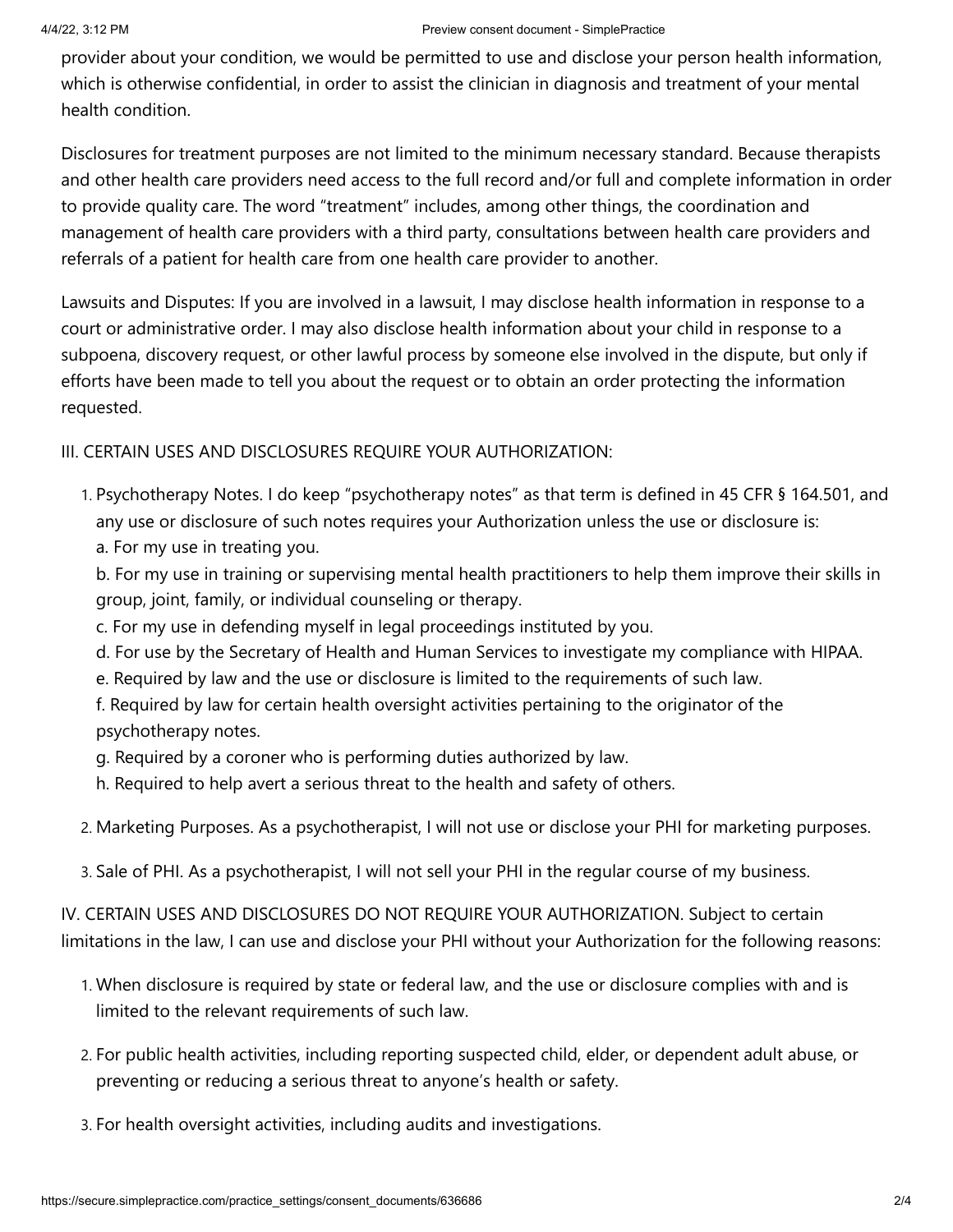- 4. For judicial and administrative proceedings, including responding to a court or administrative order, although my preference is to obtain an Authorization from you before doing so.
- 5. For law enforcement purposes, including reporting crimes occurring on my premises.
- 6. To coroners or medical examiners, when such individuals are performing duties authorized by law.
- 7. For research purposes, including studying and comparing the mental health of patients who received one form of therapy versus those who received another form of therapy for the same condition.
- 8. Specialized government functions, including, ensuring the proper execution of military missions; protecting the President of the United States; conducting intelligence or counter-intelligence operations; or, helping to ensure the safety of those working within or housed in correctional institutions.
- 9. For workers' compensation purposes. Although my preference is to obtain an Authorization from you, I may provide your PHI in order to comply with workers' compensation laws.
- 10. Appointment reminders and health related benefits or services. I may use and disclose your PHI to contact you to remind you that you have an appointment with me. I may also use and disclose your PHI to tell you about treatment alternatives, or other health care services or benefits that I offer.

## V. CERTAIN USES AND DISCLOSURES REQUIRE YOU TO HAVE THE OPPORTUNITY TO OBJECT.

- 1. Disclosures to family, friends, or others. I may provide your PHI to a family member, friend, or other person that you indicate is involved in your care or the payment for your health care, unless you object in whole or in part. The opportunity to consent may be obtained retroactively in emergency situations.
- VI. YOU HAVE THE FOLLOWING RIGHTS WITH RESPECT TO YOUR PHI:
	- 1. The Right to Request Limits on Uses and Disclosures of Your PHI. You have the right to ask me not to use or disclose certain PHI for treatment, payment, or health care operations purposes. I am not required to agree to your request, and I may say "no" if I believe it would affect your health care.
	- 2. The Right to Request Restrictions for Out-of-Pocket Expenses Paid for In Full. You have the right to request restrictions on disclosures of your PHI to health plans for payment or health care operations purposes if the PHI pertains solely to a health care item or a health care service that you have paid for out-of-pocket in full.
	- 3. The Right to Choose How I Send PHI to You. You have the right to ask me to contact you in a specific way (for example, home or office phone) or to send mail to a different address, and I will agree to all reasonable requests.
	- 4. The Right to See and Get Copies of Your PHI. Other than "psychotherapy notes," you have the right to get an electronic or paper copy of your medical record and other information that I have about you. I will provide you with a copy of your record, or a summary of it, if you agree to receive a summary, within 30 days of receiving your written request, and I may charge a reasonable, cost based fee for doing so.